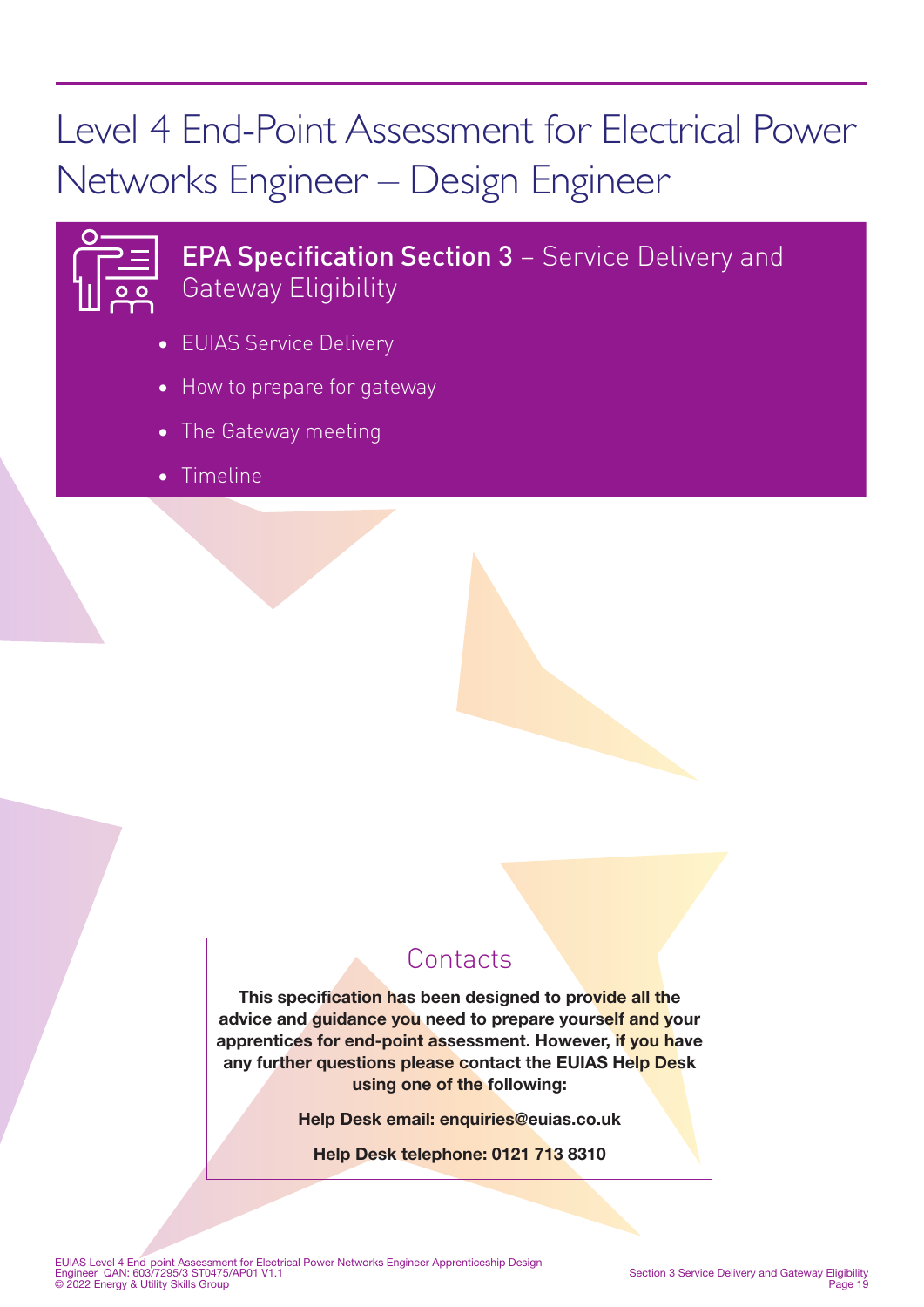

# EUIAS Service Delivery

Whether you are an employer or a training provider (or both) your initial engagement will probably be with a business development manager who will introduce you to this document and take you through the EPA service that we offer. Our aim is to make the experience as straight-forward and easy to engage with as possible.

The key to a successful EPA experience is early identification of requirements to enable proper planning to take place and this section explains the requirements for preparing for the Electrical Power Networks Engineer – Design Engineer EPA.

All the requirements discussed below are important, but some of them are critical, in particular the Gateway Eligibility Requirements. It is important to note that the end-point assessments cannot proceed without the Gateway Eligibility requirements being met. A completed Gateway Eligibility Report with supporting documents is required for each apprentice before EPA.

### The EPA Window

All end-point assessments have a 'window' during which the end-point assessment must be completed, to avoid apprentices 'timing out'. The EPA window for the Electrical Power Networks Engineer Standard is 6 months. The EPA window for each apprentice commences on the date they successfully complete the first element of their EPA, for example, the day of the knowledge test. All EPA activities are typically completed within this 6-month window and EUIAS will work with you to schedule the EPA as close to the beginning of the window as possible to allow for re-sits if necessary.

### Service Level Agreement (SLA) and Cohort Registration Form

EUIAS uses four documents to capture the details of the end-point assessment agreement:

- Service Level Agreement form signed by the lead provider
- Cohort Registration form signed by lead provider; this form identifies the apprentices in the cohort
- Learner Data From signed by the lead provider (to be used with the Cohort Registration Form)
- EPAO Appointment Form signed by the employer; this confirms that the employer has selected Energy & Utilities Independent Assessment Service (EUIAS) as their end-point assessment service for this apprenticeship programme

#### Initial Engagement

Initial engagement with EUIAS will usually take place well before the EPA is due to take place and sometimes before the apprentices start their programme. The initial engagement meeting will cover: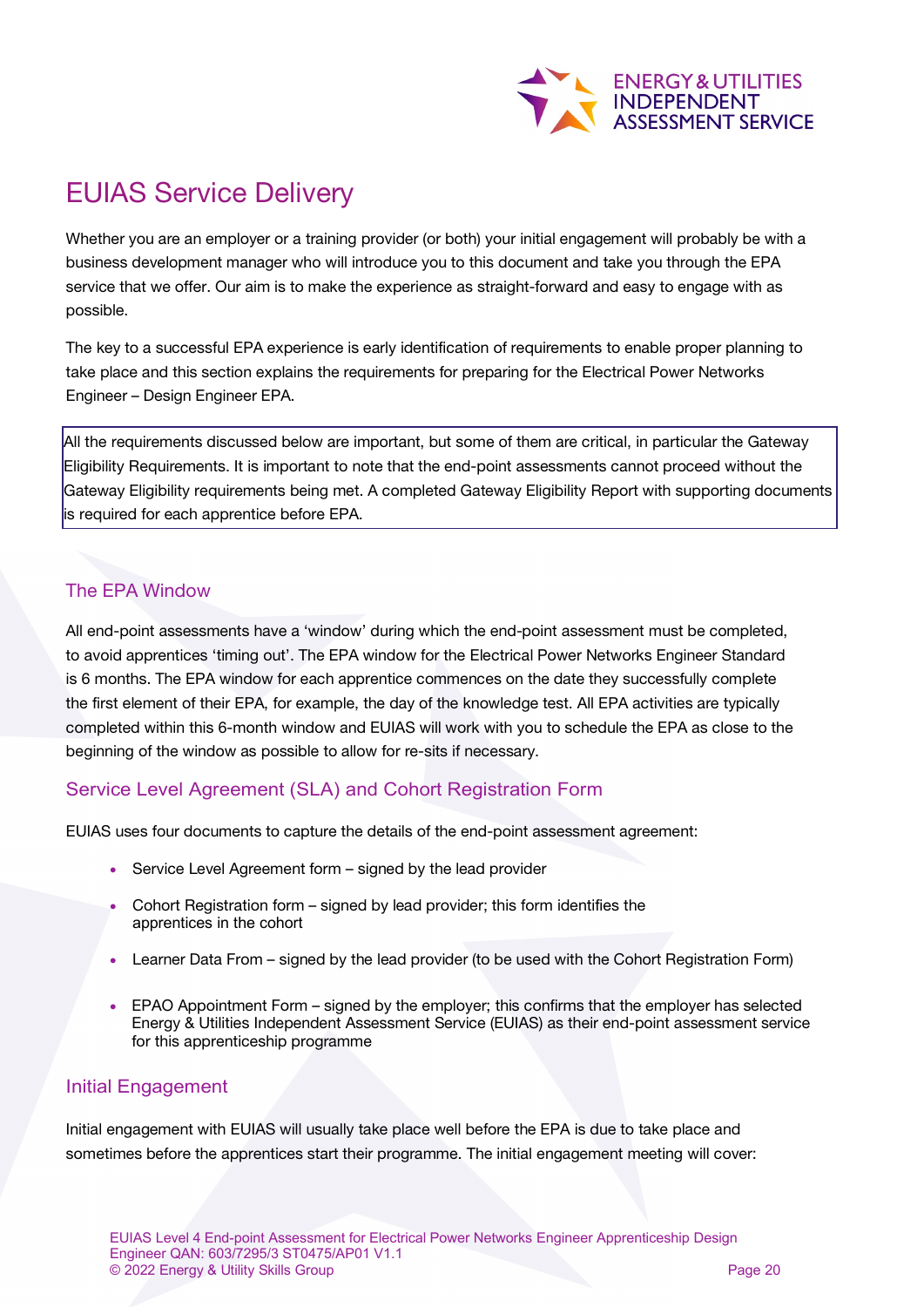

- The numbers of apprentices in the cohort
- Any Reasonable Adjustments you want to apply for
- The relevant specialist pathways: it is very important that this apprenticeship, and the pathway within it, is the right one for your requirements. The apprentice will be assessed against the requirements of the Standard and not what they actually do within their job role
- The expected date(s) of EPA
- The employer and or lead provider for each apprentice
- The assessment methods and the order in which they must be undertaken including confirming arrangements with the Service Delivery team:
	- $\circ$  Stage 1 Knowledge Test location details of where it will take place, invigilation arrangements (who will invigilate) are usually made by the employer
	- $\circ$  Stage 2 Practical Observation location details of where it will take place and employer technical expert details
	- Stage 3 Technical Interview, based on a work log compiled during the apprenticeship – The work log must be compiled by the apprentice throughout the apprenticeship and completed by gateway. The work log must be submitted 3 weeks before the interview and reviewed by the technical experts before the technical interview and arrangements must be made with the Service Delivery team. The location details of where the interview will take place including employer technical expert details
- If there is risk of supplying technical experts the employer must state the risk at this stage as it affects pricing, and technical experts must be standardised and approved by the EUIAS before they can carry out any assessments
- Arrangements for 'site review' to confirm that the proposed location for the practical observation provides all of the required opportunities for the apprentice to cover the Standard should be clearly identified by completing the 'Practical Assessment Review Form' and submitted to the EUIAS for a review, this form is *included in Section 7 'Supporting documents* and Guidance', in this Specification
- Completion of the Service Level Agreement
- The payment schedule
- The EUIAS operates a two-stage payment schedule:
	- $\circ$  Stage One applies at the registration stage when the initial registration fee is due o Stage Two applies at Gateway, when the balance of the agreed fee is due
- Further details of the assessment methods are in Section 5 of this EPA Specification.

During the initial engagement, we will also cover the support that is available employers and or training providers. We are confident that most, if not all the answers you need are contained within this Specification, but we are always available to provide answers to specific queries using the Help Desk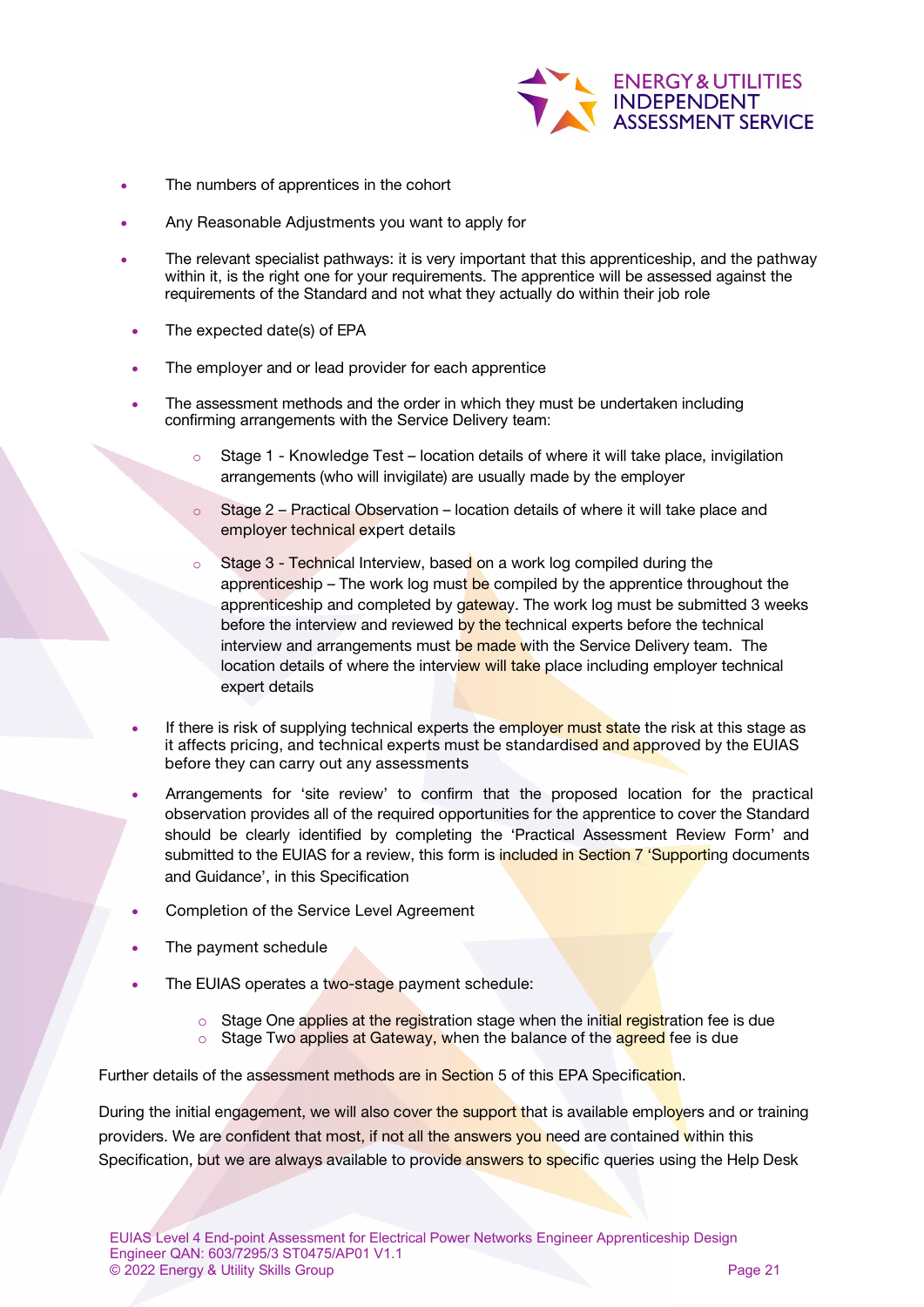

email [enquiries@euias.co.uk.](mailto:enquiries@euias.co.uk)

#### Appointment/Registration

The appointment stage is the first formal stage of working with the EUIAS. This stage must involve both the employer and the training provider (if applicable).

Successful appointment involves the completion of the Cohort Registration Form, officially appointing EUIAS as the EPAO for this cohort. The form contains:

- Details of the employer and lead provider this may be the training provider (if applicable)
- Confirmation of learner numbers, names and specialist pathways
- Confirmation of expected EPA dates
- Confirmation of the level of service agreed with EUIAS, with pricing
- Confirmation that you will give a minimum of three months' notice of apprentices being ready for EPA (especially important if you bring forward the completion date)
- Signatures from the lead provider
- Completion of the Learner Submission form listing each learner in the cohort
- A purchase order from the lead-provider to EUIAS to the value agreed

If it has not already taken place, the details of the EPA will be discussed (as described in the Initial Engagement Section above) with the employer and training provider (if applicable) to agree roles and responsibilities.

#### On-programme

It is the responsibility of the lead provider to create and deliver the apprentice training programme, ensuring you comply with the relevant ESFA rules. The EUIAS has no formal involvement in the 'on-programme' aspect of the apprenticeship. However, we DO provide guidance on the work log requirements for the technical interview. This can be found in Section 5 of this Specification.

We do appreciate that circumstances change so please notify us if:

- expected end-dates change, giving at least three months' notice of readiness for end-point assessment
- any cohort details change, especially if an apprentice drops off the programme
- any anticipated changes in venues for the end-point assessments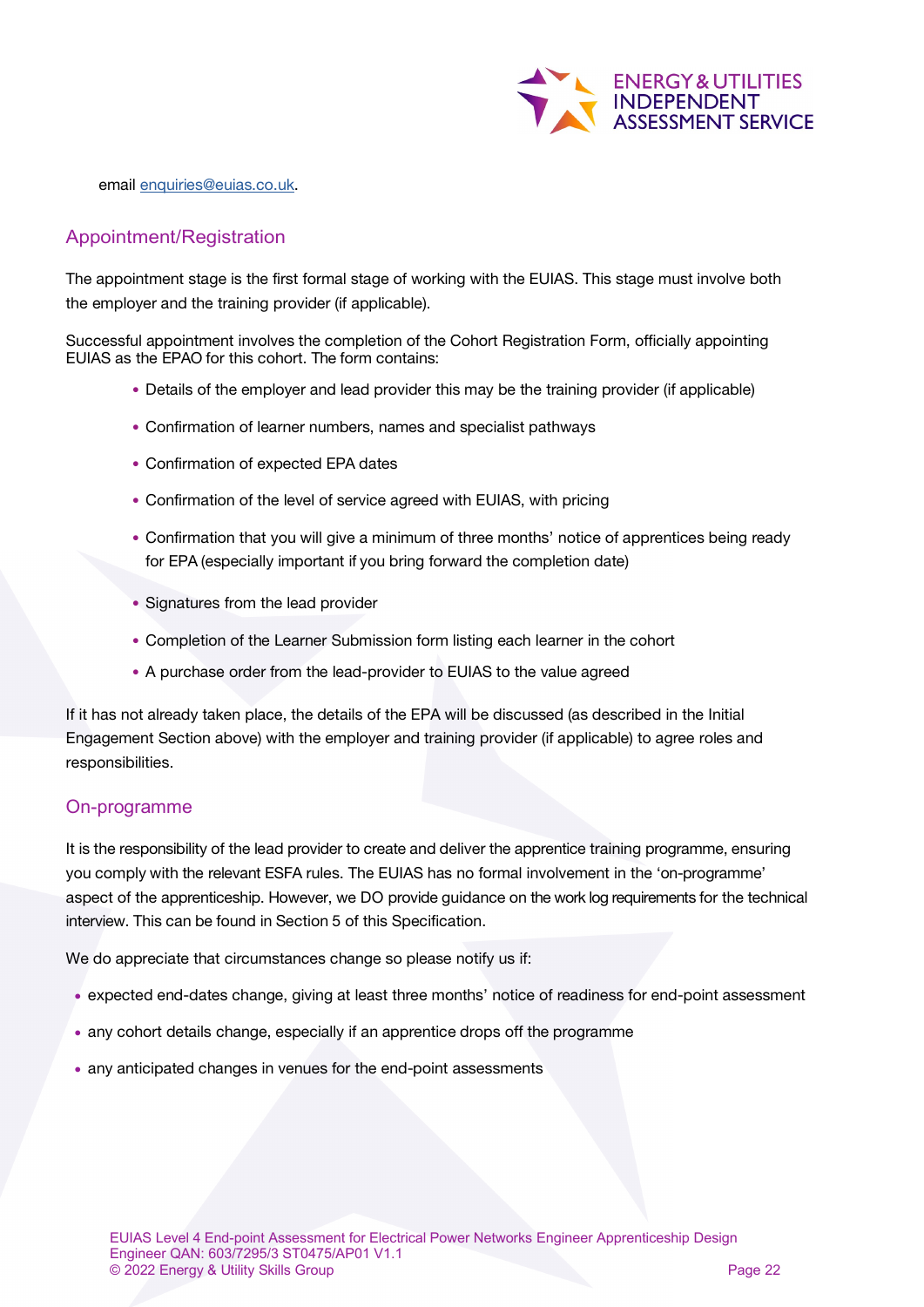

#### Scheduling the end-point assessment

The EPA for Electrical Power Networks Engineer – Design Engineer is very resource intensive, both in terms of availability of specialist settings for the practical observation and also in terms of availability of the specialist independent industry technical experts and employer technical experts that are required. It is imperative that the apprentices must be available for all assessments, which seems obvious, but can prove problematic if communications are not as clear as they should be. Employer, lead provider and EUIAS must keep in touch and notify each other of any changes as soon as they occur.

To help things run smoothly, you must inform EUIAS between 3 and 6 months before you expect to have your Gateway meetings with the cohort. The EUIAS Service Delivery team will be contacting you during this time, to facilitate two-way communication. Your proposed EPA date may be sooner than was originally anticipated at the time of registration, which is OK so long as the apprentice(s) has been on programme for at least a year.

We cannot confirm any EPA arrangements until we have confirmation of Gateway Eligibility, as discussed in the next section, but we will put together a provisional plan and share it with you. As a customer, you probably want to confirm gateway Eligibility on one day and have the first end-point assessments the next day. The reality is that scheduling takes time and can take varying periods of time. The early notification helps us put together a provisional schedule, but we can only confirm it after Gateway Eligibility requirements are all met. The fewer changes you make to the information you give us three months before Gateway, the sooner it will be before we can start the EPA. We too commit to making last-minute changes as rare as possible.

We always aim to accommodate your requirements when scheduling, taking account of availability of apprentices, location and availability of assessment venues, availability of employer technical experts and independent industry technical experts and also ensuring that we have evidence of the pre-requisites, in particular the apprentice:

- has achieved L2 English and mathematics. The apprentice must provide evidence of achievement for both. The EUIAS will require copies of the certificates before any end-point assessment can take place
- should be advised by the employer and training provider (if training provider has been appointed) to gather evidence throughout their on-programme training
- has compiled and submitted a work log to EUIAS 3 weeks prior to the interview as the work log will be reviewed by the independent industry technical expert in preparation for the interview. Details of work log requirements can be found in Section 5.3 of the Specification
- mid and end-of-year performance reviews
- feedback from the employer and or training provider to show how they have met the Apprenticeship Standard during the on-programme

The employer and or training provider **must** be confident that the apprentice has developed all the knowledge, skills and behaviours defined in the apprenticeship standard. To ensure this, the EUIAS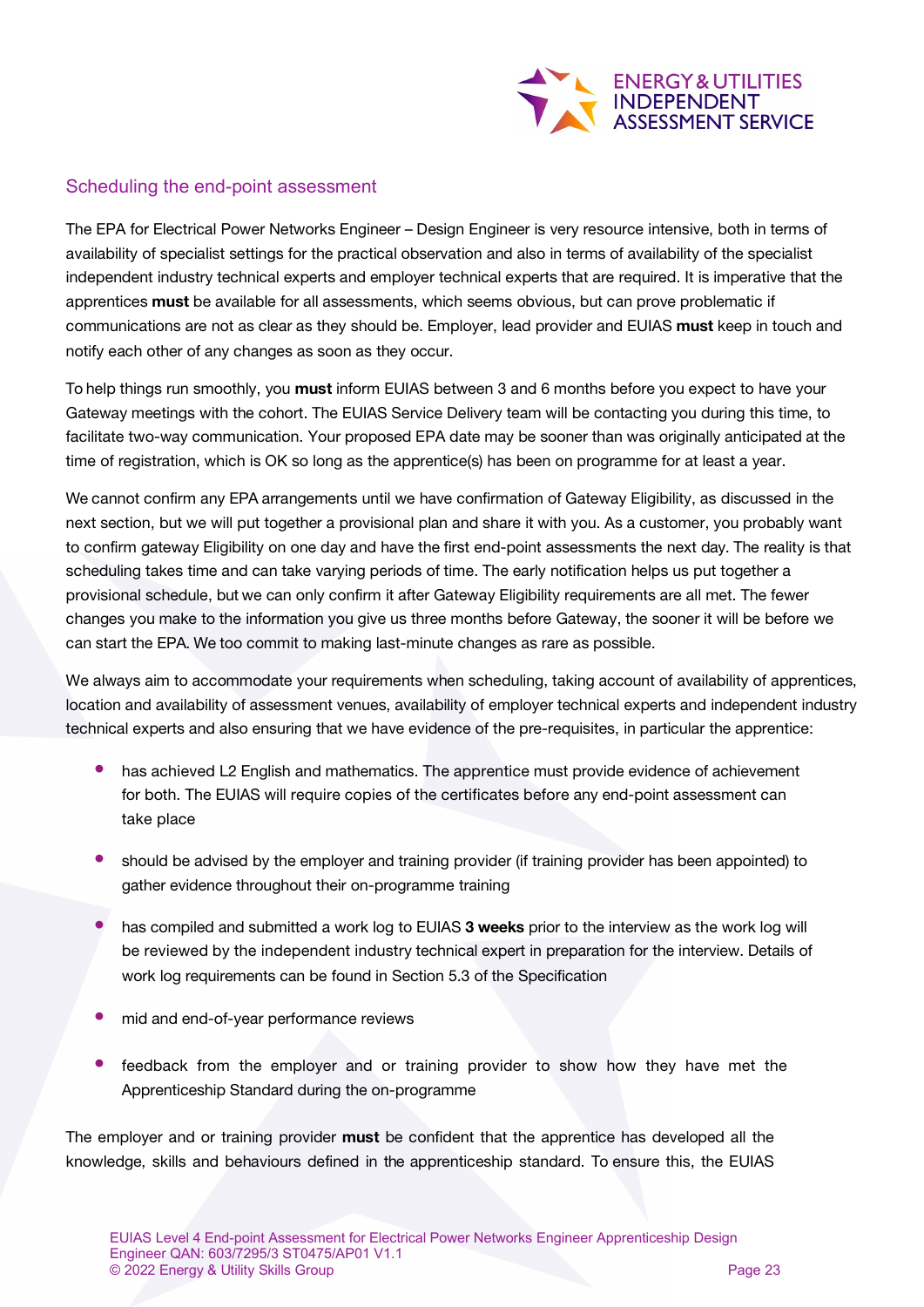

recommend that the apprentice attends a formal meeting with their employer to complete the Gateway Eligibility Report. As soon as possible after Gateway, EUIAS will confirm with you the end-point assessment arrangements for each apprentice in the cohort.

We will always try to schedule as soon as possible within the 6-month window, to allow time for any re-sits before the window closes.

### How to prepare for gateway

On completion of their on-programme learning apprentices should be ready to pass through 'gateway' to their end-point assessment.

At this point, the EUIAS recommend that the employer, training provider and apprentice hold a Gateway Eligibility meeting. The purpose of this meeting is to confirm that all parties agree the apprentice has met the requirements of the Apprenticeship Standard and is ready for end-point assessment. Note that the EUIAS is NOT present at this meeting. It is your sole responsibility to assure yourself, along with the training provider (if applicable) that the apprentice is ready for end-point assessment.

You are advised that the apprentice should prepare for this meeting by bringing along sufficient evidence, including:

- Sufficient evidence in the form of a work log of evidence to demonstrate that they have consistently applied the knowledge, skills and behaviours as described in the Standard
- Mid and end-of-year performance reviews
- Feedback to show how they have met the Apprenticeship Standard while on-programme

Before the meeting, apprentices must have:

- achieved Level 2 English
- achieved Level 2 maths
- completed a satisfactory formal training plan that was **agreed with the apprentice** by the employer
- complete their work log evidence which should demonstrate that they have consistently applied the knowledge, skills and behaviours

Apprentices should be advised by employers and providers to gather this evidence throughout their onprogramme training, copies or scans of certificates WILL be required by EUIAS before the apprentice can start EPA. Typically, these will be functional skills qualifications at Level 2 or GCSEs at grade C or above, or grade 4 and above.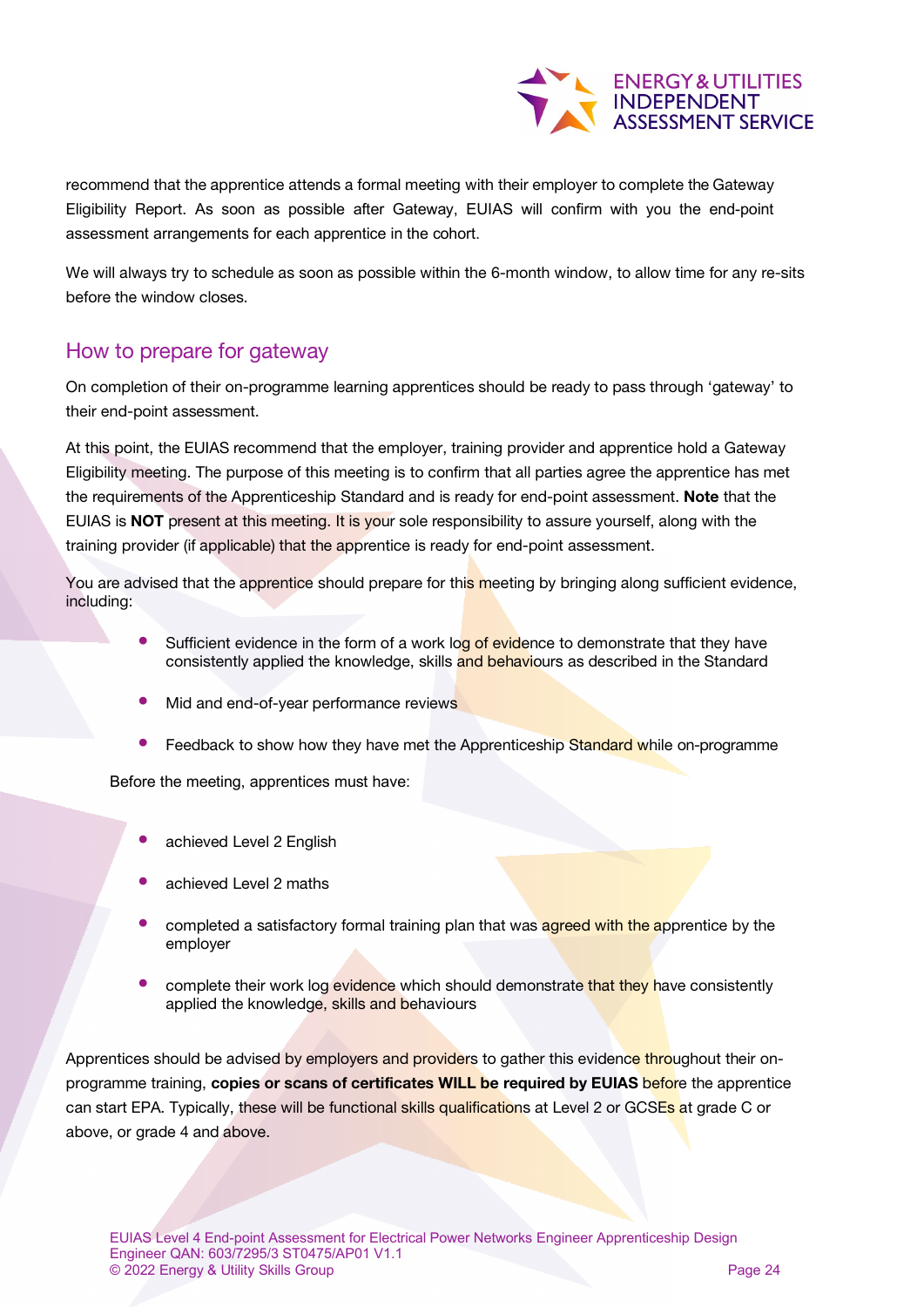

It is recommended that the lead provider completes regular checks and reviews of this evidence to ensure the apprentice is progressing and achieving the Standard before the gateway meeting is arranged.

### The Gateway meeting

Employers must confirm that apprentices are ready for their end-point assessment (EPA). The EUIAS recommend that the employer and lead provider hold a meeting with the apprentice to confirm that the apprentice is ready for their end-point assessment. To comply with end-point assessment rules, EUIAS is not present at the Gateway meeting. Ideally it would be conducted with the apprentice, training provider and the employer present. Gateway meetings last about an hour and are completed on or after the apprenticeship on-programme end date.

During the meeting, the apprentice, employer and training provider will discuss the different aspects of the apprenticeship standard and confirm that the apprentice has met the full criteria of the Apprenticeship Standard during their on-programme training. A copy of the Standard and the Assessment Plan (ST0475/AP01) should be available at the meeting. This can be accessed via the link below:

[https://www.instituteforapprenticeships.org/apprenticeship-standards/electrical-power-networks](https://www.instituteforapprenticeships.org/apprenticeship-standards/electrical-power-networks-engineer-v1-0)[engineer-v1-0](https://www.instituteforapprenticeships.org/apprenticeship-standards/electrical-power-networks-engineer-v1-0)

In addition, the apprentice should be informed that EUIAS will be conducting the end-point assessment and that copies of the following policies are available on the EUIAS web site at [euias.co.uk](http://euias.co.uk/)

- Appeals Policy
- Complaints Policy

A full list of EUIAS policies can be accessed via the link below:

<https://www.euias.co.uk/end-point-assessment/policies/>

At the meeting, the apprentice should be informed that they are required to have proof of their identity with them for each end-point assessment activity. The EUIAS will accept the following as proof of identity:

- a valid passport
- a UK driving licence
- a valid warrant card issued by HM forces or uniformed services
- Other photographic ID card such as an employee ID card or travel card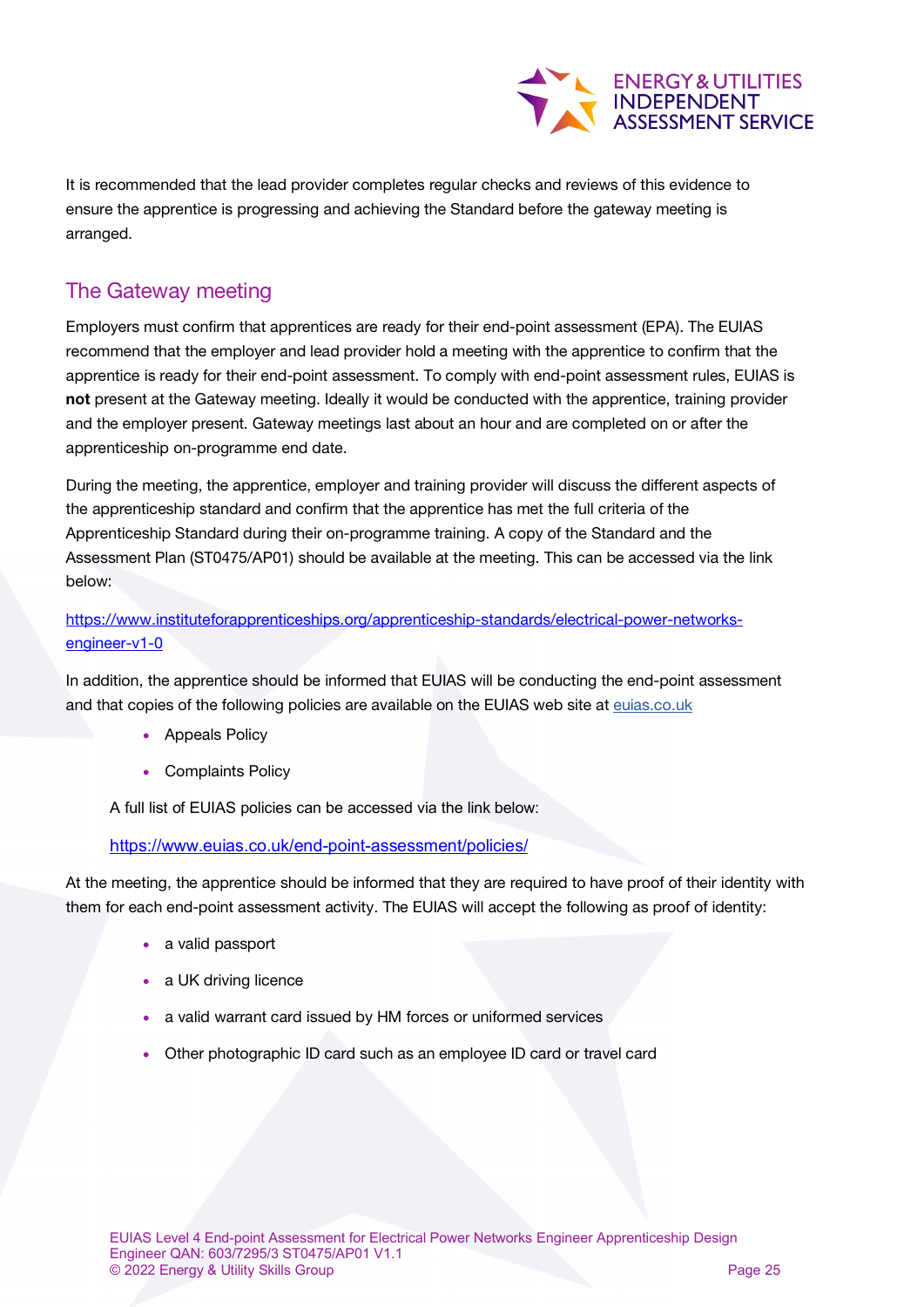

At the meeting, the Gateway Eligibility Report (GER) below must be completed, agreed and signed by all 3 parties\* and submitted to EUIAS at [enquiries@euias.co.uk](mailto:enquiries@euias.co.uk) with the subject line 'GER apprentice name – provider name'.

A completed GER form is required for every apprentice you want to enter for end-point assessment.

\*Where possible. We recognise that some meetings will take place at distance in which case an email agreement from the apprentice should be appended to the GER form.

The current Electrical Power Networks Engineer Assessment Plan (ST0475/AP01) mandates that the EPA should only start once the EPA gateway requirements have been met and evidence must be submitted to the EUIAS. As gateway requirements, the employer must meet with the apprentice and be satisfied that the apprentice is consistently working at, or above Level set out in the occupational standard and apprentices without English and mathematics at level 2 must achieve this level as a minimum prior to taking the EPA. The Gateway Eligibility Report is a requirement of the EUIAS. If it is not possible to have the employer present at the time the Gateway Eligibility Form is completed by the apprentice and training provider, EUIAS will contact the employer to gain their signature.

#### Reasonable adjustments

If you wish to apply for reasonable adjustments on behalf of any of your apprentices, please do so at the same time as submitting the GER form, using the EUIAS Reasonable Adjustment Policy and Application that can be found at [www.euias.co.uk](http://www.euias.co.uk/)

#### Re-sits and Re-takes

Any component that is failed can be re-sat within the EPA window. It is not possible to re-sit outside of the EPA window. Where any assessment method has to be re-sat or re-taken, the apprentice will be awarded a maximum EPA grade of pass, unless the EUIAS determines there are exceptional circumstances requiring a re-sit or re-take. If an apprentice is not successful, they can undertake a period of further training and re-take the failed components within a new EPA assessment window.

The EUIAS resit and re-take policy can be found at [www.euias.co.uk](http://www.euias.co.uk/) This can also be accessed via the link below: <https://www.euias.co.uk/wp-content/uploads/2020/02/Re-sit-and-Re-take-Policy-v5.0.pdf>

#### **Timeline**

Typical timeline in months, before and after the Gateway.

Initial engagement - Up to 30 - 36 months before Gateway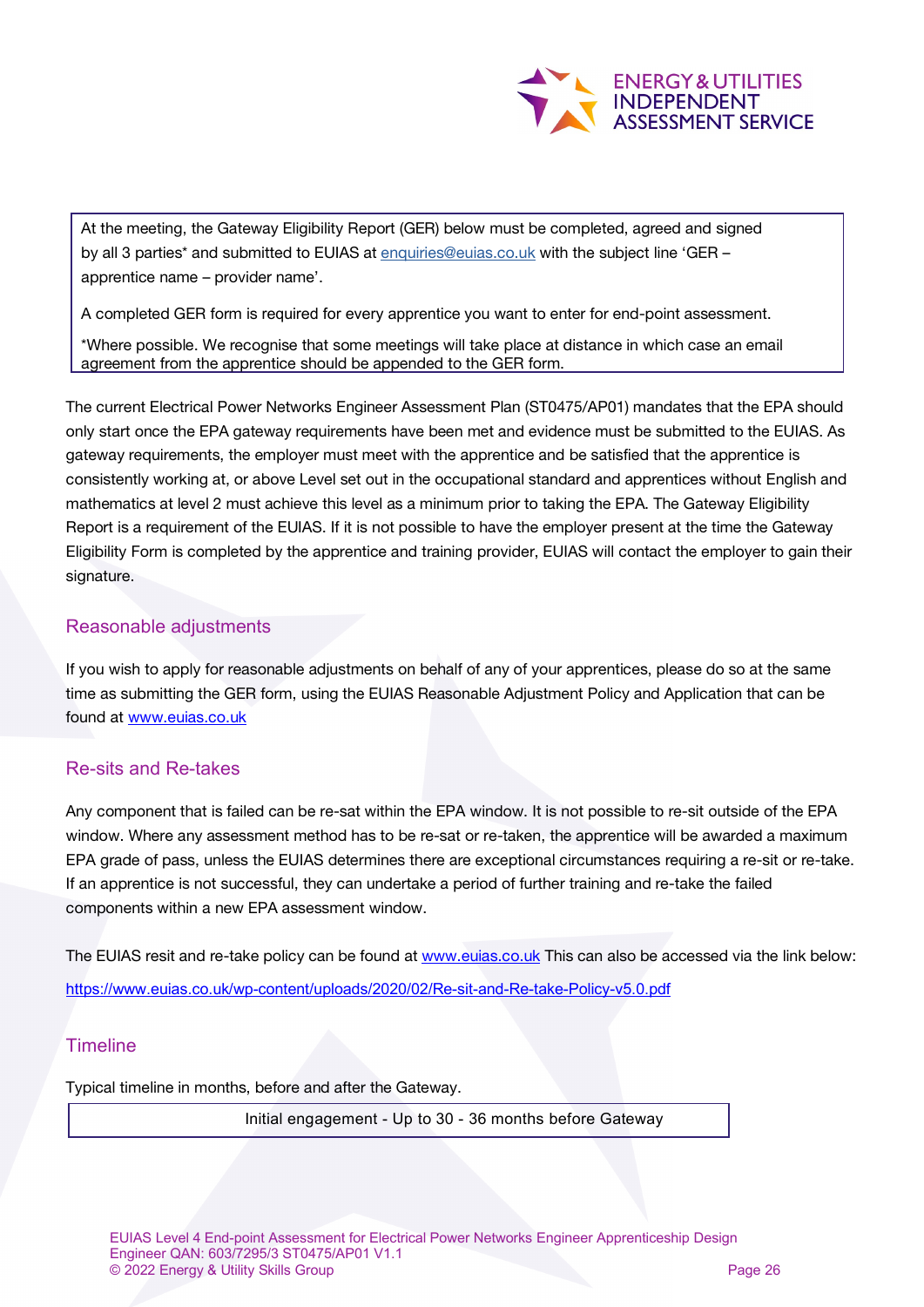

Initial engagement, informal meeting between EUIAS and to agree:

- The number of apprentices in the cohort
- Any Reasonable Adjustments you want to apply for
- The relevant specialist pathways
- Expected location(s) for the knowledge test, practical task and the technical interview underpinned by the work log
- The training provider (if one has been appointed)
- The expected date(s) of EPA
- The payment schedule
- Completion of Service Level Agreement (lead provider) and at this stage the EUIAS must be informed if the lead provider has a risk in relation to technical expert requirements. If the EUIAS are to supply independent technical experts the EUIAS will provide a price at this stage

Registration - 30 – 36 months before Gateway to 6 months before Gateway

The apprentice is on-programme and compiling their work log of evidence to support the technical interview.

Formal Appointment/registration using the Cohort Registration form (Triggers Stage 1 payment)

• EUIAS will issue the Privacy Notice which must be shared with every apprentice in the cohort

Employer/training provider:

- Confirmation of expected EPA dates
- Confirmation of the level of service agreed with EUIAS, with pricing
- Confirmation that you will give three months' notice of apprentices being ready for EPA
- Completion of the Learner Submission form including each learner in the cohort
- A purchase order from the lead provider to EUIAS to the value agreed

30 - 36 months before Gateway to 6 months before **Gateway** 

Update calls (as agreed)

- EUIAS will periodically call designated contact to enquire about progress towards EPA
- EUIAS p[rovides on-going support via](mailto:enquiries@euias.co.uk) [enquiries@euias.co.uk](mailto:enquiries@euias.co.uk)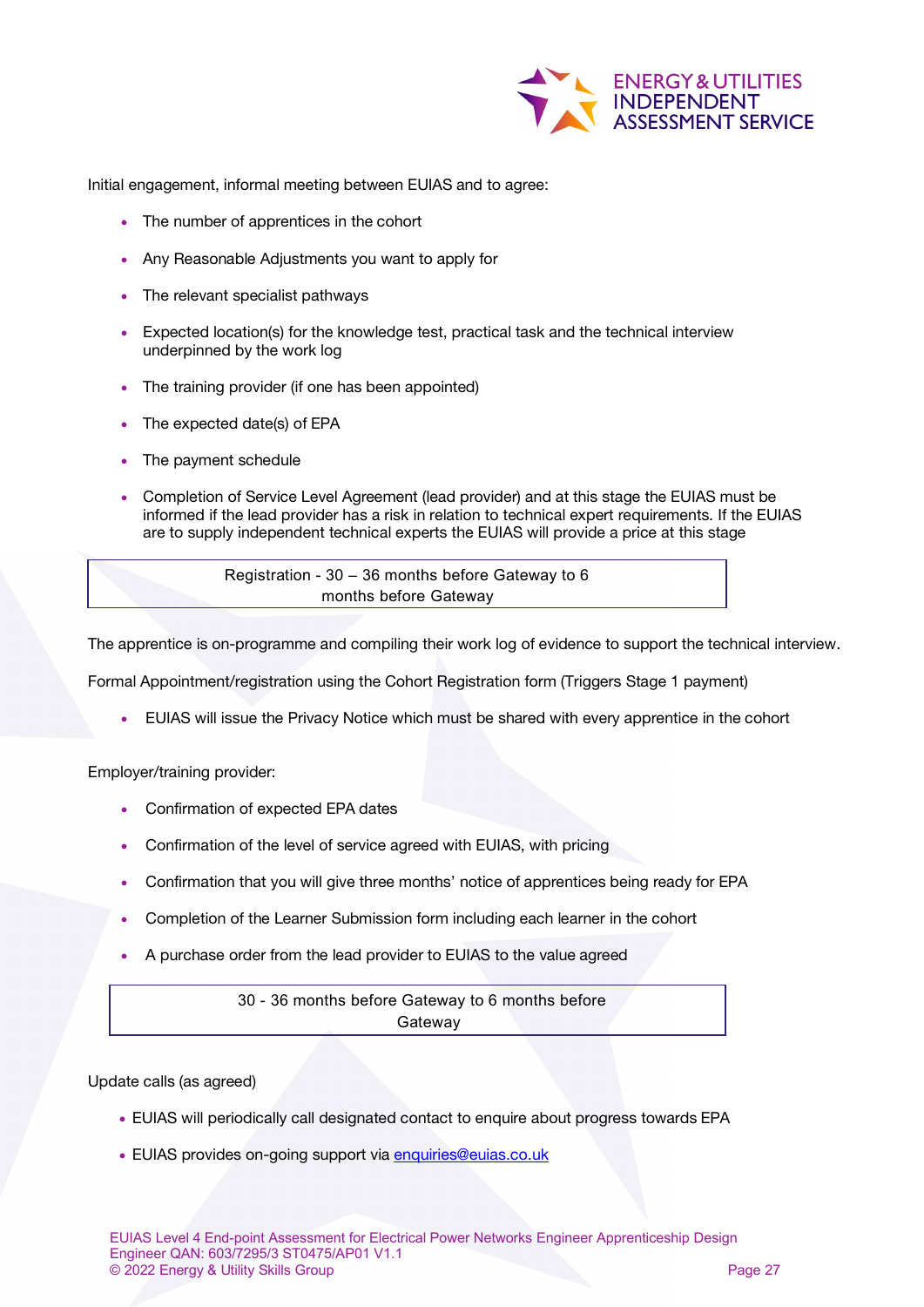

• Lead provider will give at least 6 months' notice of any proposed change to EPA dates

#### 6 months before Gateway to Gateway

•Lead provider completes the 'EPNE Practical Assessment Review Form', and submits the form to the EUIAS this form will include details about the practical task, see Section 7 'Supporting Documents', for further details

3 months before Gateway to Gateway

- Employer or training provider to compile evidence of meeting Gateway eligibility requirements (Level 2 or higher in English and maths)
- Employer or training provider should also be arranging practice assessments for apprentices

Gateway

Employer/training provider:

- Provide completed Gateway Eligibility Report for each apprentice
- Ensure ALL eligibility requirements are met for each apprentice going forward to EPA
- Purchase order for Stage 2 payments

Gateway, and the maximum 6 month EPA window

End-point assessment window (NB. 6 month window for each assessment commences on the date of their first EPA activity, work log to be submitted 3 weeks before the Technical Interview

The assessment methods must be undertaken in the following order:

- 1. Knowledge test Our pricing is based on being able to test every apprentice in the cohort at the same time (Knowledge test).
- 2. An observation of practical work activities practical observation work activities
- 3. Technical interview, based on a work log compiled during the apprenticeship and must be the final assessment component

Responsibilities of EUIAS:

- Schedule the assessments, in discussion with the employer and or training provider
- Will provide the independent industry technical expert(s) for the practical observation for this pathway – design engineer. The independent industry technical expert will be approved by the EUIAS and initially standardised. The independent industry technical expert will be expected to carry out the practical observation, assess the practical activities, provide a preliminary grade, complete and submit the formal assessment documentation to the EUIAS and will be involved in the technical interview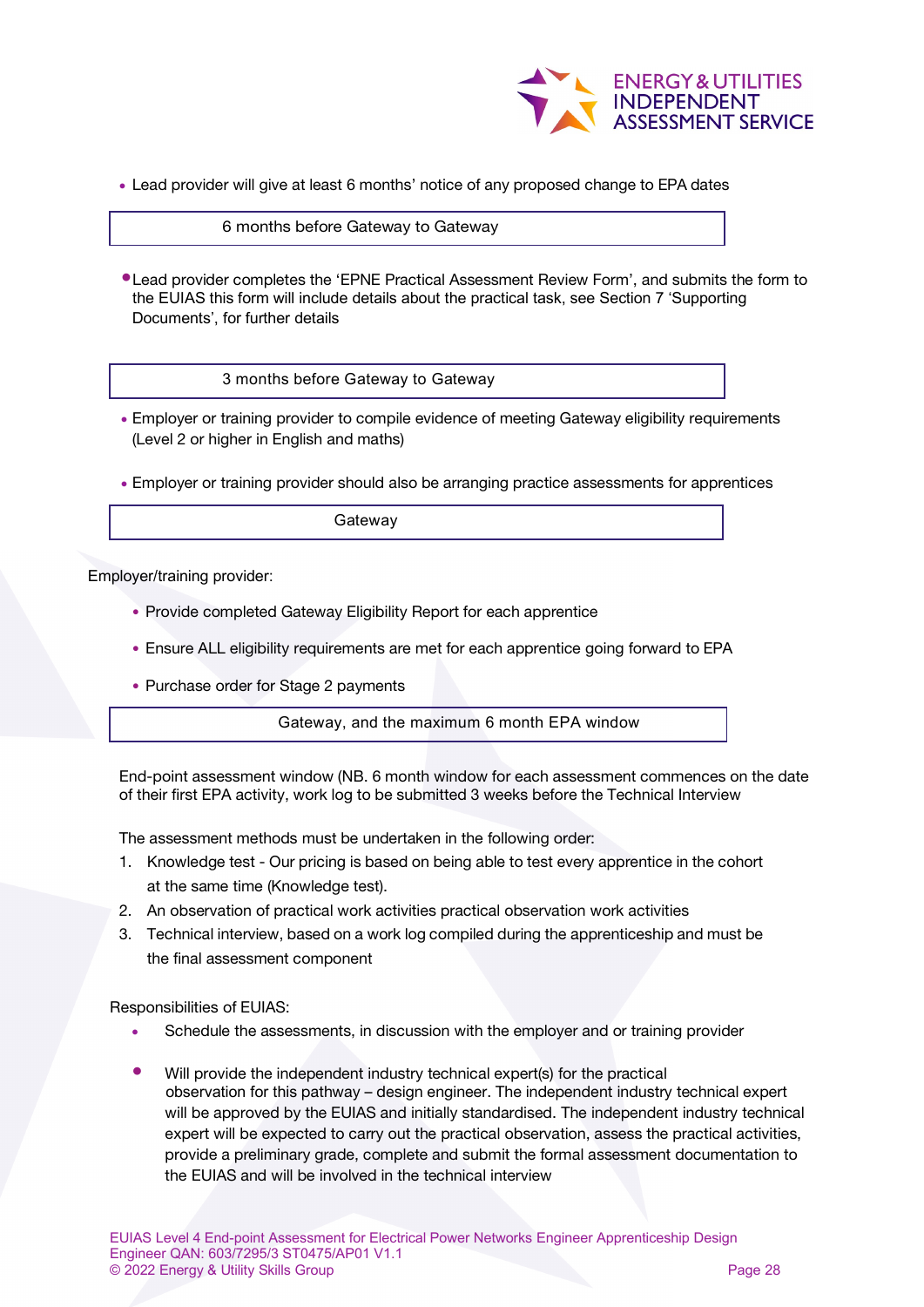

- Provides the independent industry technical expert(s) for the technical interview
- Provides the invigilator for the knowledge test (if agreed in the price)
- Arranges re-sits within the 6 month EPA window, if required
- Carries out a final moderation to confirm grading decisions
- Will provide results of EPA with 11 working days of final moderation

Responsibilities of Employer and / or training provider

- Ensures apprentices are briefed and prepared for EPA, including location and timings of assessments
- Provides venue for the knowledge test (and re-sits if required)
- Provides an employer technical expert to accompany the independent industry technical expert during the practical observation
- Provides an employer technical expert to support the interview process, which must be the technical expert who conducted the practical observation
- Provides access and details of venue for the practical activities, as previously agreed with EUIAS

Nb. A re-take will be arranged, with the agreement of all parties, for apprentices who have failed a component or components and are deemed to require further training before being ready for endpoint assessment.